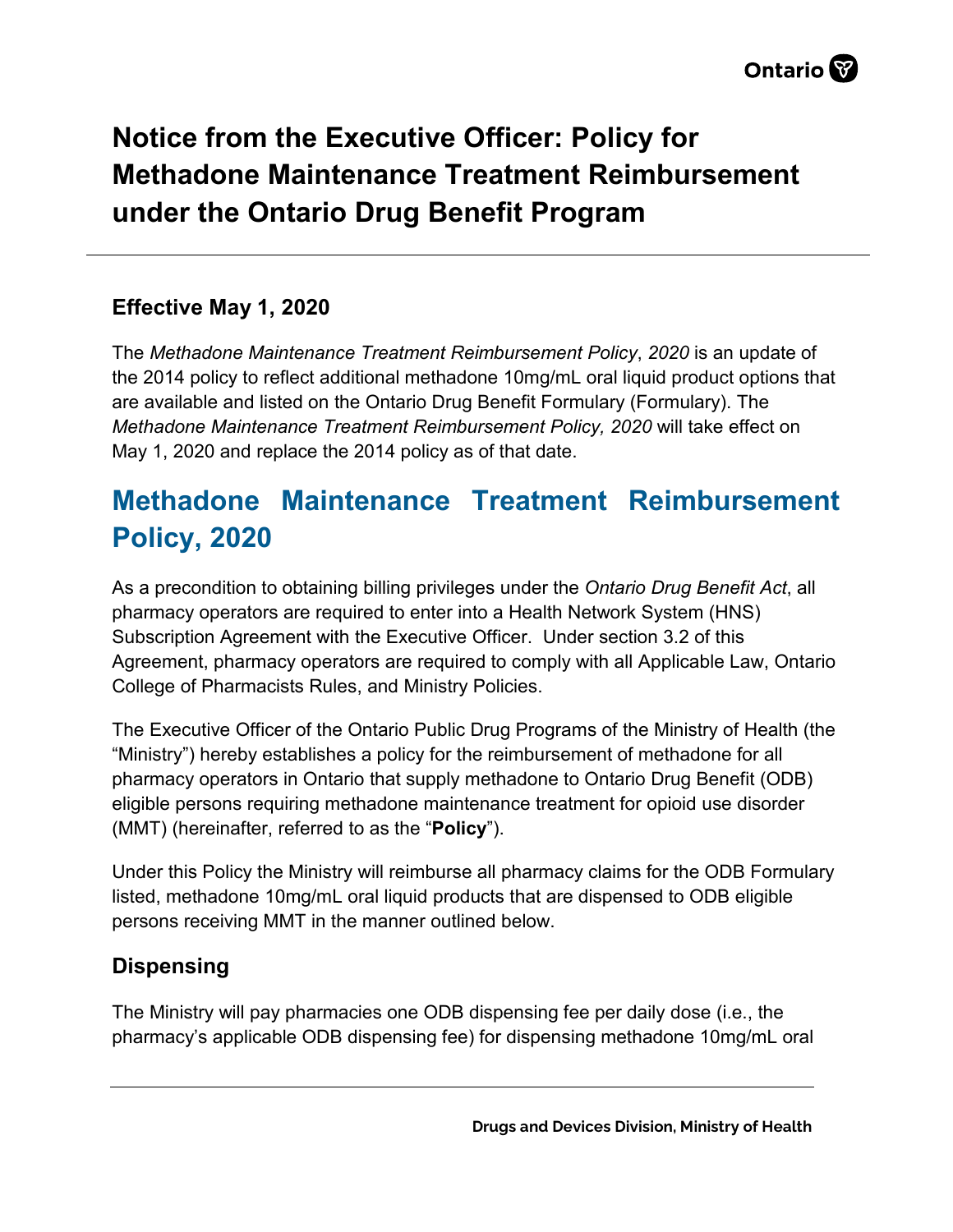liquid as listed on the Formulary for an ODB eligible person for MMT. One fee is paid for each daily supply that is provided to an ODB eligible person by the pharmacy via the Health Network System (HNS).

For example, for a prescription written to witness one dose on Monday and dispense 6 carry doses for Tuesday to Sunday, the ministry pays one dispensing fee for one witnessed dose on Monday and one dispensing fee for each daily supply carry dose labelled for Tuesday through Sunday; all 7 prescription claims would be submitted on the Monday, the day of the witnessed dose, and all 7 claims are eligible for a dispensing fee.

Please note:

- persons whose household has not yet reached its quarterly Trillium Drug Program deductible are not eligible for ODB benefits, and as such, their MMT claims do not fall under this Policy.
- the Policy does not apply to the Primary Pharmacy Service Providers (PSP) that dispense MMT to residents of Long-Term Care (LTC) homes as dispensing fees submitted for LTC home residents are included as part of the capitation payment to Primary PSPs effective January 1, 2020. However, the Policy does apply to the dispensing of methadone to a LTC home resident for MMT by a Secondary PSP. Secondary PSPs that dispense to residents of LTC homes on an emergency basis, will follow the protocol outlined under the Policy for Pharmacy Payments under the LTC Home Capitation Funding Model, 2020 that was posted on the ministry's website on December 16, 2019 and can be accessed at this link:

[http://www.health.gov.on.ca/en/pro/programs/drugs/opdp\\_eo/eo\\_communiq.aspx](http://www.health.gov.on.ca/en/pro/programs/drugs/opdp_eo/eo_communiq.aspx)

### **Drug costs plus mark-up**

The Ministry will reimburse the pharmacy for the Drug Benefit Price as listed on the ODB Formulary in respect of each claim for methadone 10mg/mL oral liquid plus the applicable % mark-up on that amount.

#### **No co-payment**

No co-payment may be charged to the ODB eligible person with respect to the supply of methadone for maintenance treatment. However, the amount of the co-payment that would apply to the ODB recipient for other drug claims (i.e. \$0, \$2 or \$6.11 depending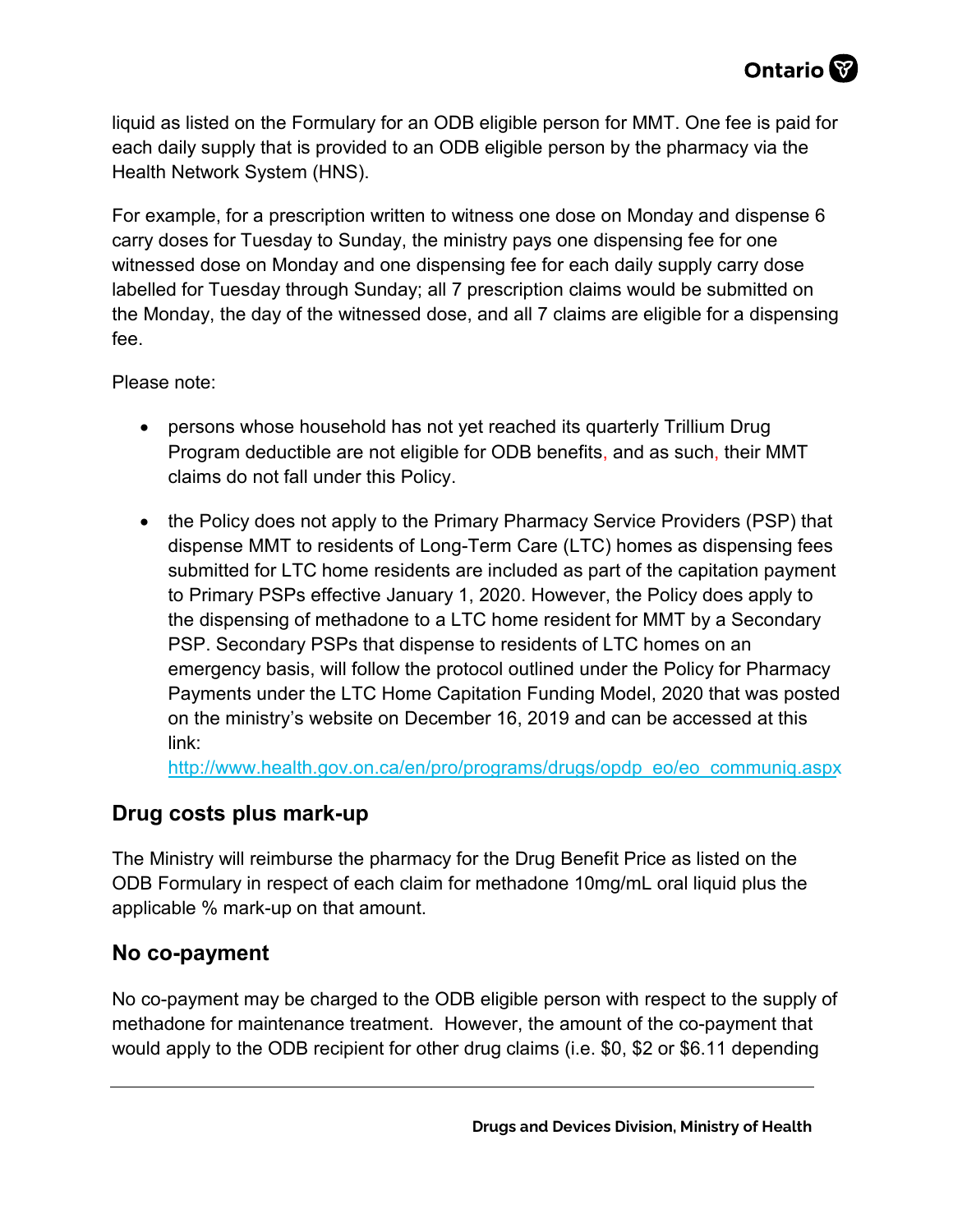on their class of eligibility) will still be deducted from the dispensing fee paid for the methadone claim.

### **Amendments and Updates**

The Ministry may make changes to this Policy at any time upon giving at least 30 days notice to Ontario pharmacy operators via the One-Mail system.

## **Ministry requirements for reimbursement of methadone claims under the Policy Requirements for Pharmacy Operators:**

- A separate claim must be submitted on-line for each day's supply of methadone for ODB eligible persons receiving MMT (i.e., one claim for each day's supply) using the appropriate Drug Identification Number (DIN) and the quantity of methadone 10mg/mL oral liquid dispensed.
- The quantity must reflect only the amount of methadone 10mg/mL oral liquid dispensed, and must not include any amount of drink mix (e.g. Tang®) also included in the bottle dispensed.
	- o one claim is submitted for each witness dose and one claim is submitted for **each** daily supply carry dose that is provided to the ODB recipient.
	- $\circ$  claims for individual carry doses must be submitted on the date the carry doses are dispensed.
	- $\circ$  a maximum of one dispensing fee may be claimed per ODB recipient per daily dose.
- For example, if you have a prescription for one witnessed dose on Monday and 6 carry doses for Tuesday through Sunday, on Monday the claims appear as follows:
	- $\circ$  one claim is submitted for the Monday witnessed dose;
	- $\circ$  one claim is submitted for the Tuesday carry dose;
	- $\circ$  one claim is submitted for the Wednesday carry dose; and so on for Thursday, Friday, Saturday and Sunday
	- $\circ$  each claim for the carry doses is submitted on the day that the carry doses were dispensed (i.e., Monday in this example)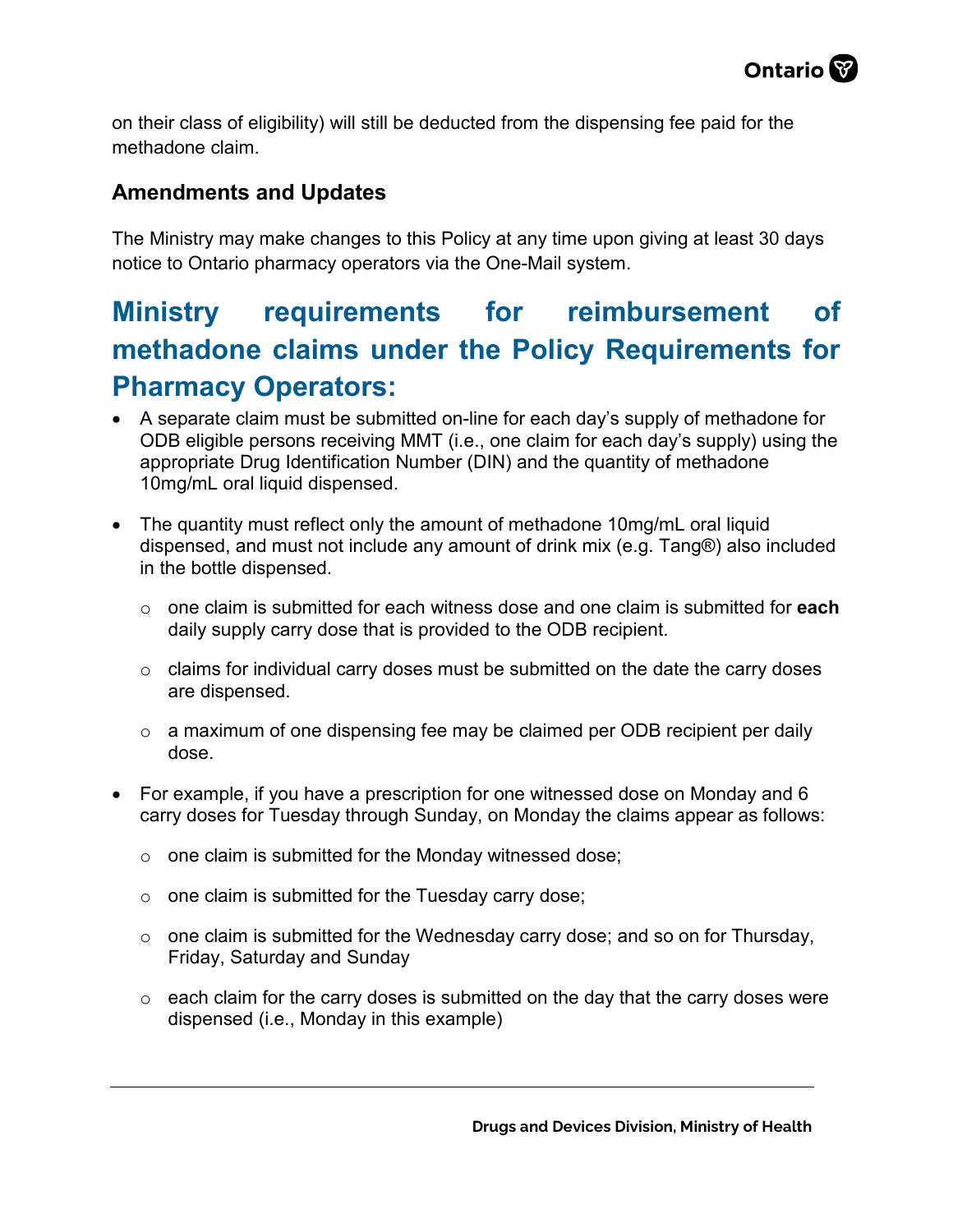- In other words, on Monday when all of the doses were dispensed, a total of 7 claims with 7 dispensing fees would have been submitted to the Ministry for payment through the HNS.
	- $\circ$  When more than one claim is submitted for the same DIN on the same day for the same patient, the HNS will reject the second (and subsequent) claim(s) with response code "A3" – identical claim processed which can be overridden with an appropriate intervention code. Please refer to the Ontario Drug Programs Reference Manual for intervention codes.
	- o If replacement claims are required because of dose changes after carry doses have already been dispensed, the replacement claims are not eligible for additional dispensing fees as this would exceed the maximum number of dispensing fees allowed.
- All labels must adhere to all Ontario College of Pharmacists policies and guidelines including the dose and date of ingestion on each labelled bottle.
- No co-payment amount or additional charge may be collected from ODB eligible persons receiving methadone for MMT.
- No compounding time is permitted for the dispensing of methadone 10mg/mL oral liquid. For example, when methadone 10mg/mL oral liquid is diluted prior to dispensing, this practice is not considered compounding.
- No other ingredient costs may be added to the amount billed to the ministry (i.e. cost of distilled water or drink mix (e.g. Tang®) may not be billed to the ministry in addition to the cost of methadone amount already being reimbursed)
- If an ODB recipient's dose is changed by their prescriber after the ODB recipient's carry doses have already been dispensed (i.e., the dispensing fee from that day's dose has already been billed with the original carries), the replacement claim must not include a dispensing fee.
- The quantity of methadone 10mg/mL oral liquid used in dispensing the final prescribed methadone dose must be entered as milliliters (mLs) of drug dispensed. The milligrams of methadone prescribed must be converted to mLs of methadone 10mg/mL oral liquid dispensed and entered as a single dose for the submission to the Health Network System (HNS) and the Narcotics Monitoring System (NMS). For example, if the physician prescribed methadone 100 mg each day, the claim submission to the HNS and the NMS record must indicate a quantity of 10 mLs of methadone 10mg/mL oral liquid.
- The pharmacy-generated prescription label must comply with the appropriate Ontario College of Pharmacists policies and guidelines.